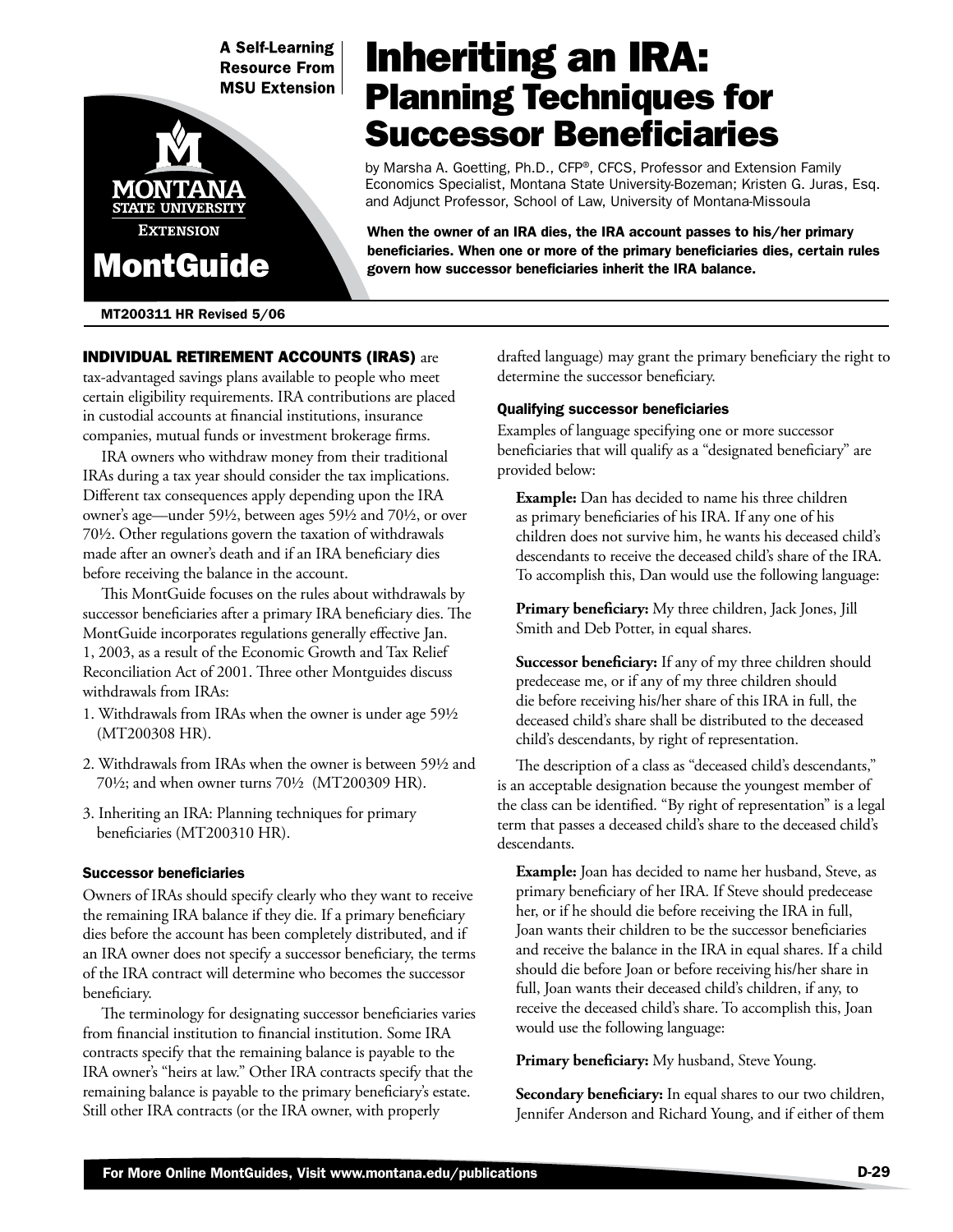should die before receiving his/her share of this IRA in full, the deceased child's share shall be distributed to the deceased child's descendants, by right of representation.

If Steve, the primary beneficiary, elects to roll over Joan's IRA into his own, and this is accomplished before his subsequent death, the determination of the beneficiaries for Steve's IRA (including the amounts he has rolled over from Joan's IRA to his IRA) will be his decision, not Joan's.

**Example:** If Steve remarries, he could add his new wife as the beneficiary of his IRA (including any amounts rolled over from Joan's IRA). In this case, Steve and Joan's children would not be entitled to the IRA that was formerly their mother's unless Steve also names them as beneficiaries of his IRA.

If you are uncertain how to word the designation of your beneficiaries to accomplish your intent, seek the advice of an attorney or qualified financial advisor.

## Spousal roll-overs

If an IRA owner has designated a spouse as the primary beneficiary, and the surviving spouse rolls the deceased spouse's IRA into his/her own IRA before death, the deceased spouse's age at death is no longer used to calculate the surviving spouse's required minimum distributions (RMD) from his/her own IRA. (RMD are the minimum amounts that an IRA owner must withdraw from his/her IRA account annually.) Instead, the ages of the surviving spouse and his/her designated beneficiaries become the determining factors.

For example, if the surviving spouse is 55, and he/she rolls over the deceased spouse's IRA into his/her own IRA, the surviving spouse is not required to begin RMD until his/her required beginning distribution date (April 1 of the year after the surviving spouse reaches age  $70\frac{1}{2}$ .)

Once a surviving spouse begins taking RMD, the Uniform Lifetime Table (**Table 1)** is used. The table incorporates the surviving spouse's age and a hypothetical beneficiary 10 years younger than the surviving spouse. If the surviving spouse has remarried a person more than 10 years younger than the surviving spouse, the Joint Life and Last Survivor Table (**Table 2**) in this MontGuide is used.

Upon the death of the surviving spouse, the surviving spouse's IRA (including any amounts rolled over from the first spouse's IRA) will be subject to the rules discussed in this MontGuide, using the surviving spouse's designated beneficiaries.

Table 1: Uniform Lifetime Table

| Age | <b>Distribution Period</b><br>(years) | Age | <b>Distribution Period</b><br>(years) |  |  |
|-----|---------------------------------------|-----|---------------------------------------|--|--|
| 70  | 27.4                                  | 86  | 14.1                                  |  |  |
| 71  | 26.5                                  | 87  | 13.4                                  |  |  |
| 72  | 25.6                                  | 88  | 12.7                                  |  |  |
| 73  | 24.7                                  | 89  | 12.0                                  |  |  |
| 74  | 23.8                                  | 90  | 11.4                                  |  |  |
| 75  | 22.9                                  | 91  | 10.8                                  |  |  |
| 76  | 22.0                                  | 92  | 10.2                                  |  |  |
| 77  | 21.2                                  | 93  | 9.6                                   |  |  |
| 78  | 20.3                                  | 94  | 9.1                                   |  |  |
| 79  | 19.5                                  | 95  | 8.6                                   |  |  |
| 80  | 18.7                                  | 96  | 8.1                                   |  |  |
| 81  | 17.9                                  | 97  | 7.6                                   |  |  |
| 82  | 17.1                                  | 98  | 7.1                                   |  |  |
| 83  | 16.3                                  | 99  | 6.7                                   |  |  |
| 84  | 15.5                                  | 100 | 6.3                                   |  |  |
| 85  | 14.8                                  | 101 | 5.9                                   |  |  |

**Example:** Florence has designated her husband, Harry, as the primary beneficiary of her IRA. If Harry dies before Florence, or before receiving the IRA in full, Florence's church is designated as the successor beneficiary. If Harry survives Florence and rolls over her IRA into his own IRA, upon Harry's death any remaining balance of the IRA will not be distributed to Florence's church. Instead, the remaining balance will be distributed to the beneficiary designated by Harry in his IRA contract.

## Table 2: Joint Life and Last Survivor Table\*

| <b>Owner's Age</b> | <b>Beneficiary's Age</b> |      |      |      |      |      |      |      |      |      |
|--------------------|--------------------------|------|------|------|------|------|------|------|------|------|
|                    | 65                       | 66   | 67   | 68   | 69   | 70   | 71   | 72   | 73   | 74   |
| 70                 | 24.3                     | 23.7 | 23.2 | 22.7 | 22.2 | 21.8 | 21.3 | 20.9 | 20.6 | 20.2 |
| 71                 | 23.9                     | 23.4 | 22.8 | 22.3 | 21.8 | 21.3 | 20.9 | 20.5 | 20.1 | 19.7 |
| 72                 | 23.7                     | 23.1 | 22.5 | 22.0 | 21.4 | 20.9 | 20.5 | 20.0 | 19.6 | 19.3 |
| 73                 | 23.4                     | 22.8 | 22.2 | 21.6 | 21.1 | 20.6 | 20.1 | 19.6 | 19.2 | 18.8 |
| 74                 | 23.1                     | 22.5 | 21.9 | 21.3 | 20.8 | 20.2 | 19.7 | 19.3 | 18.8 | 18.4 |
| 75                 | 22.9                     | 22.3 | 21.6 | 21.0 | 20.5 | 19.9 | 19.4 | 18.9 | 18.4 | 18.0 |
| 76                 | 22.7                     | 22.0 | 21.4 | 20.8 | 20.2 | 19.6 | 19.1 | 18.6 | 18.1 | 17.6 |
| 77                 | 22.5                     | 21.8 | 21.2 | 20.6 | 19.9 | 19.4 | 18.8 | 18.3 | 17.8 | 17.3 |
| 78                 | 22.4                     | 21.7 | 21.0 | 20.3 | 19.7 | 19.1 | 18.5 | 18.0 | 17.5 | 17.0 |
| 79                 | 22.2                     | 21.5 | 20.8 | 20.1 | 19.5 | 18.9 | 18.3 | 17.7 | 17.2 | 16.7 |
| 80                 | 22.1                     | 21.3 | 20.6 | 20.0 | 19.3 | 18.7 | 18.1 | 17.5 | 16.9 | 16.4 |

\*Complete tables for owners ages 35 to 115 and beneficiaries' ages can be found in IRS publication 590 "Individual Retirement Arrangements." For ages under 35, see IRS Publication 939. Both can be ordered from the IRS at 1-800-829-3676. Or, download from the web at http://www.irs.ustreas.gov.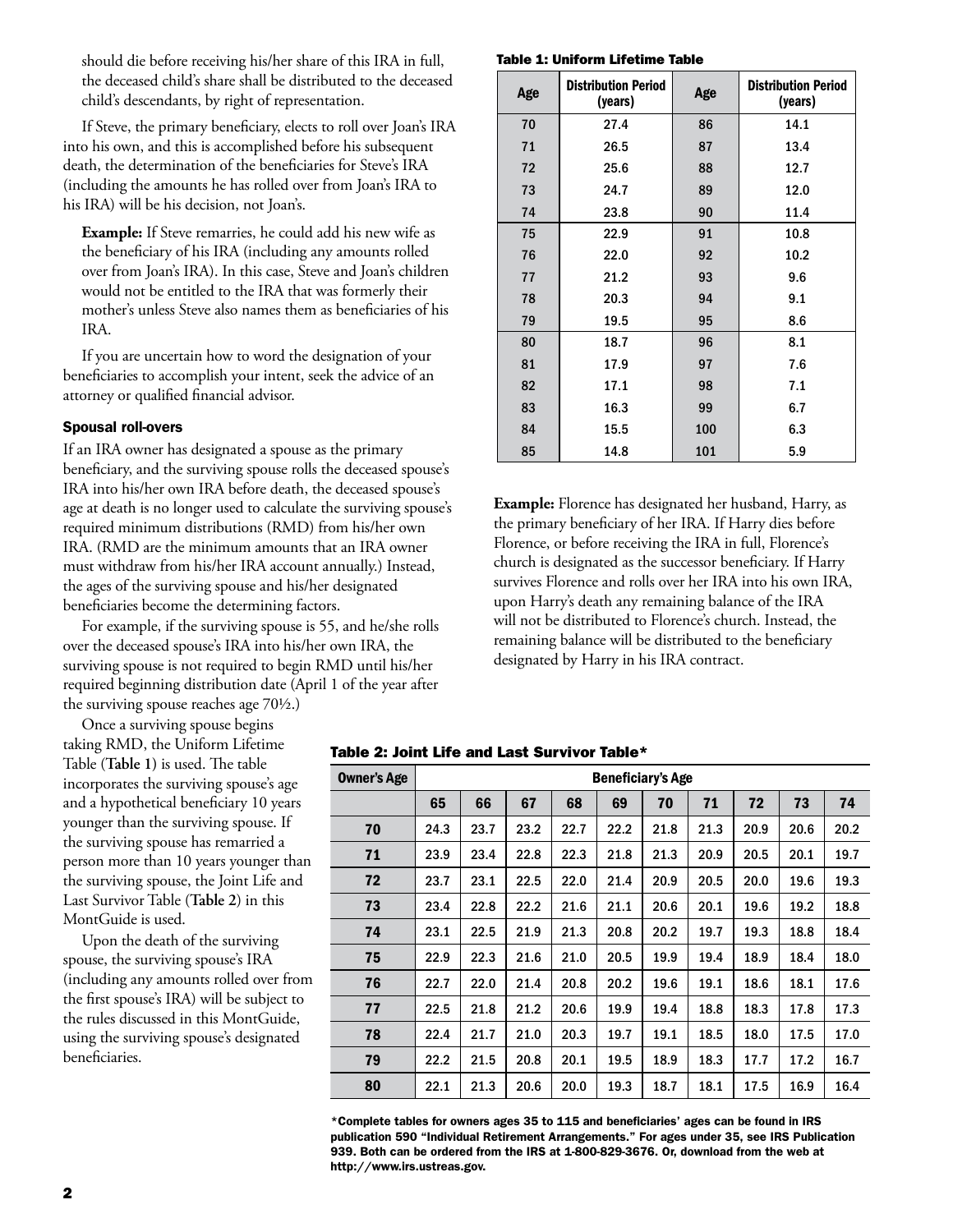# Death of primary beneficiary in situations not governed by spousal roll-over rules.

If an IRA owner dies and has designated a beneficiary other than a surviving spouse (or has designated a surviving spouse, but the surviving spouse has not rolled over the deceased spouse's IRA into his/her own IRA), the following rules apply:

If the primary beneficiary dies before the IRA owner's death, the primary beneficiary is disregarded in determining RMD after the IRA owner's death. Instead, the successor beneficiary or beneficiaries are used in determining the amount of RMD payable after the owner's death.

**Example:** Paul designated his wife as primary beneficiary and his two daughters as successor beneficiaries. Paul's wife dies before he does; Paul subsequently dies after beginning his RMD. Because Paul's wife died before him, she is disregarded in determining what rules apply in calculating the RMD payable after Paul's death. Instead, the life expectancy of the oldest daughter (under the Single Life Table, Table 3 in this MontGuide) will determine the RMD.

If the IRA is divided into separate accounts, one for each daughter, by Sept. 30 of the year following Paul's death, each daughter can use her own life expectancy (Single Life Table, **Table 3**) in determining the RMD payable from her separate account.

If the primary beneficiary survives the IRA owner, but dies before receiving the entire account balance, the primary beneficiary's remaining life expectancy (and not the life expectancy of the successor beneficiary) continues to be used to determine the RMD payable to the successor beneficiary.

**Example:** Nancy designated her son, Kyle, as the primary beneficiary of her IRA and designated her grandson, Connor, as the successor beneficiary.

Nancy dies in July 2006 at the age of 78. Kyle receives the RMD otherwise payable to Nancy in the year of death, which was determined as if Nancy had not died. For 2007, Kyle receives an RMD, based upon his life expectancy as of his birthday in 2007 (age 50), using the Single Life Expectancy Table (Table 3), which is 34.2. In 2008, the factor is reduced by 1.0 to 33.2, and in 2009, the factor is reduced by 1.0 to 32.2.

Kyle dies in 2010, when his son, Connor, is age 36. Connor does not use his age to redetermine his RMD; he continues to receive RMD based upon the original pay-out term that was determined using the primary beneficiary's (his dad's) life expectancy. In 2010, Connor will receive an RMD based upon 31.2 (the factor established initially for Kyle), which will continue to be reduced by 1.0 for each subsequent year until the account balance has been fully distributed.

Table 3: Single Life Table

(For Use by Beneficiaries)

| Age        | Life<br><b>Expectancy</b> | Age     | Life<br><b>Expectancy</b> |
|------------|---------------------------|---------|---------------------------|
| 35         | 48.5                      | 75      | 13.4                      |
| 36         | 47.5                      | 76      | 12.7                      |
| 37         | 46.5                      | 77      | 12.1                      |
| 38         | 45.6                      | 78      | 11.4                      |
| 39         | 44.6                      | 79      | 10.8                      |
| 40         | 43.6                      | 80      | 10.2                      |
| 41         | 42.7                      | 81      | 9.7                       |
| 42         | 41.7                      | 82      | 9.1                       |
| 43         | 40.7                      | 83      | 8.6                       |
| 44         | 39.8                      | 84      | 8.1                       |
| 45         | 38.8                      | 85      | 7.6                       |
| 46         | 37.9                      | 86      | 7.1                       |
| 47         | 37.0                      | 87      | 6.7                       |
| 48         | 36.0                      | 88      | 6.3                       |
| 49         | 35.1                      | 89      | 5.9                       |
| 50         | 34.2                      | 90      | 5.5                       |
| 51         | 33.3                      | 91      | 5.2                       |
| 52         | 32.3                      | 92      | 4.9                       |
| 53         | 31.4                      | 93      | 4.6                       |
| 54         | 30.5                      | 94      | 4.3                       |
| 55         | 29.6                      | 95      | 4.1                       |
| 56         | 28.7                      | 96      | 3.8                       |
| 57         | 27.9                      | 97      | 3.6                       |
| 58         | 27.0                      | 98      | 3.4                       |
| 59         | 26.1                      | 99      | 3.1                       |
| 60         | 25.2                      | 100     | 2.9                       |
| 61         | 24.4                      | 101     | 2.7                       |
| 62         | 23.5                      | 102     | 2.5                       |
| 63         | 22.7                      | 103     | 2.3                       |
| 64         | 21.8                      | 104     | 2.1                       |
| 65         | 21.0                      | 105     | 1.9                       |
| 66         | 20.2                      | 106     | 1.7                       |
| 67         | 19.4                      | 107     | 1.5                       |
| 68         | 18.6                      | 108     | 1.4                       |
| 69         | 17.8                      | 109     | 1.2                       |
| 70         | 17.0                      | 110     | 1.1                       |
| ${\bf 71}$ | 16.3                      | $111 +$ | 1.0                       |
| 72         | 15.5                      |         |                           |
| 73         | 14.8                      |         |                           |
| 74         | 14.1                      |         |                           |